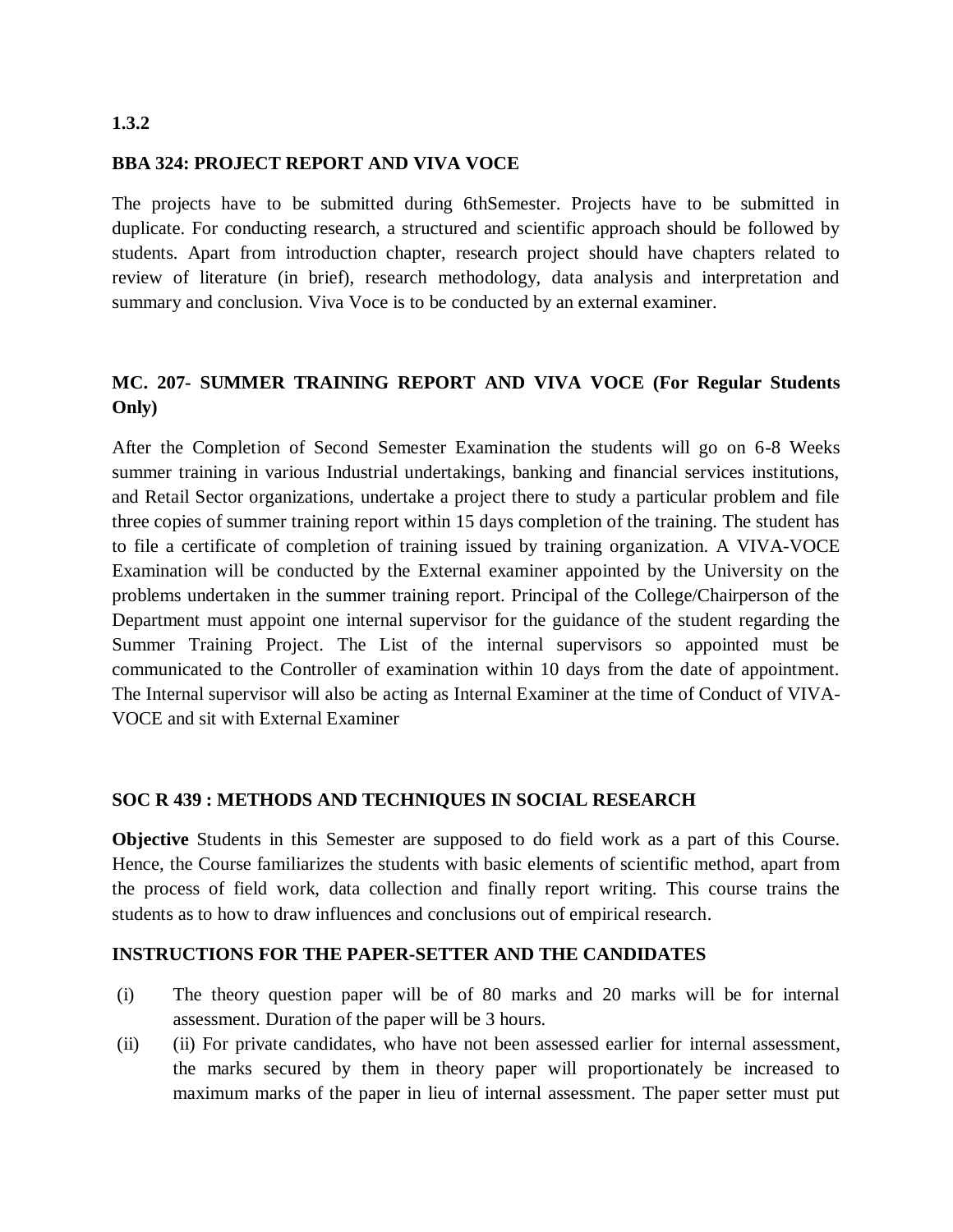note (ii) in the question paper. The syllabus has been divided into four units. There shall be 9 questions in all. The first question is compulsory and shall be short answer type containing 10 short questions spread over the whole syllabus to be answered in about 30 to 35 words each, carrying 20 marks i.e. 2 marks each. Rest of the paper shall contain 4 units. Each unit shall have two long questions and the candidates shall be given internal choice of attempting one question from each Unit  $-4$  in all. Each question will carry 15 marks.

#### **Course Outline**

#### **Unit-I**

Scientific Method: i) Definition and Aims: Explanation; Generalization; Prediction; Control

ii) Basic Elements: Concepts, Constructs, Hypotheses, Fact, Theory iii) Induction and Deduction

#### **Unit-II**

Research Design: Exploratory, Descriptive, Experimental, Quasi-experimental, Comparative, Longitudinal and Panel studies Problems of Experimental Studies in Social Research.

# **Unit-III**

Measurement and Scaling: Measurement: Meaning, Levels, Indices, Operationalization, Problems Scaling Techniques - Thurstone, Likert, Guttman and Bogardus Scales Reliability and Validity of Scales. Unit-IV Field Work: Meaning and Uses 22 Techniques of Data Collection: Observation: Structured and Unstructured; Participant and Non-Participant; Interview Schedule: Structured and Unstructured Interview: Types; Advantages and Disadvantages Questionnaire: Types, Advantages and Disadvantages Case Study; Content Analysis; Data Analysis: Coding, Tabulation and Report Writing

#### **Suggested Readings**

1. Bailey, K. D., (1997) Methods of Social Research, New York, The Free Press.

2. Bernard, H. Russell (2000) Social Research Methods – Qualitative and Quantitative Approaches, New Delhi, Sage Publications India Pvt. Ltd.

3. Colin, R. (2000) Real World Research Oxford, Blackwell,

4. Goode, W.J. and Hatt P.K. (1952), Methods in Social Research, New York: McGraw Hill, International Students Edition.

5. Kerlinger, Fred N. (1973), Foundations of Behavioural Research, New York, Holt, Rinehart & Winston, INC.